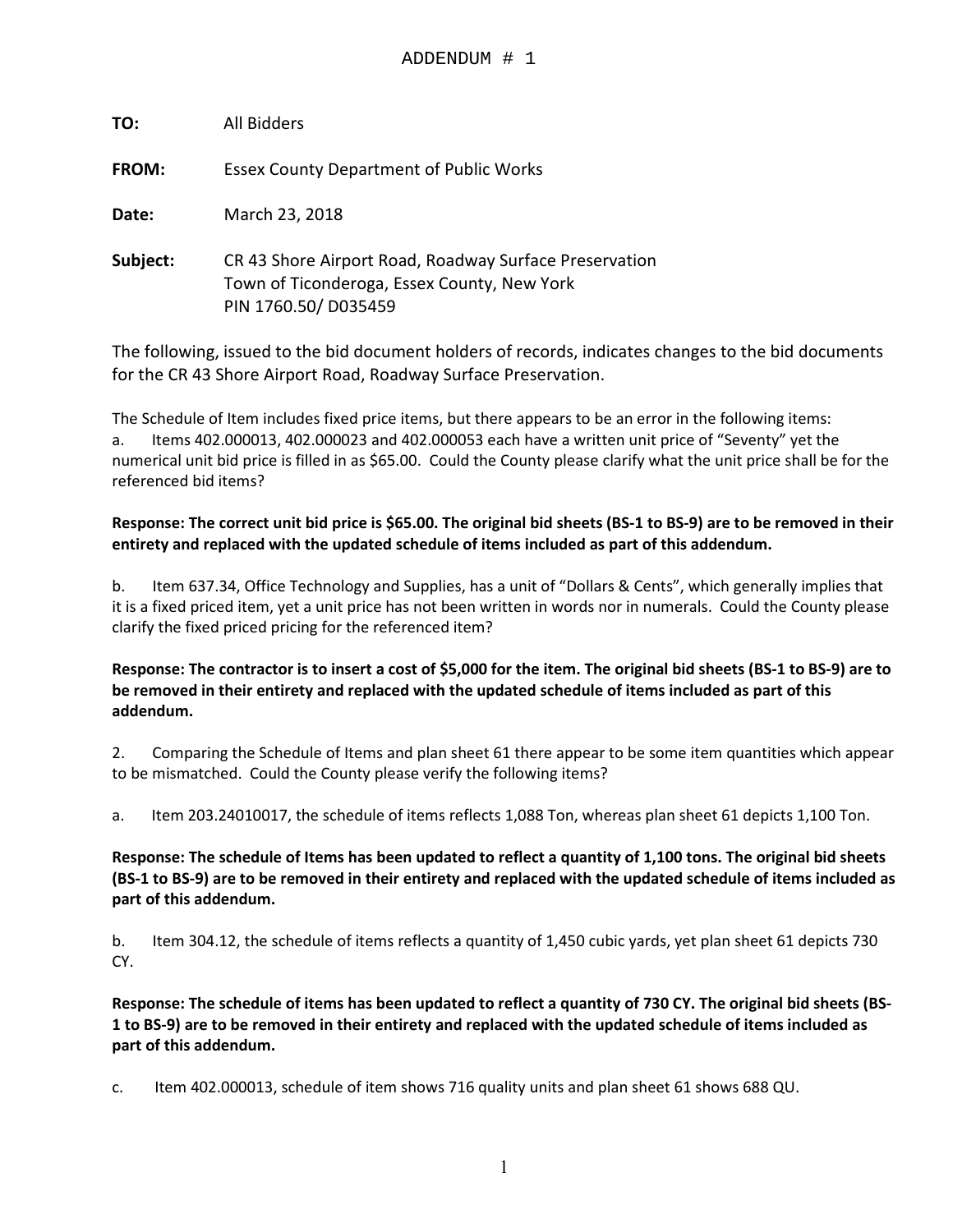**Response: The schedule of items has been updated to reflect a quantity of 688 QU. The original bid sheets (BS-1 to BS-9) are to be removed in their entirety and replaced with the updated schedule of items included as part of this addendum.** 

d. Item 402.000023, the schedule of items reflects 677 quality units, plan sheet 61 depicts 645 QU.

**Response: The schedule of items has been updated to reflect a quantity of 645 QU. The original bid sheets (BS-1 to BS-9) are to be removed in their entirety and replaced with the updated schedule of items included as part of this addendum.** 

e. Item 402.000053, the schedule of items shows 600 quality units, plan sheet 61 depicts 200 QU.

**Response: The schedule of items has been updated to reflect a quantity of 200 QU. The original bid sheets (BS-1 to BS-9) are to be removed in their entirety and replaced with the updated schedule of items included as part of this addendum.** 

f. Item 647.61 has a quantity of 98,000 each on the schedule of items and 13 each on plan sheet 61.

**Response: The schedule of items has been updated to reflect a quantity of 13 each. The original bid sheets (BS-1 to BS-9) are to be removed in their entirety and replaced with the updated schedule of items included as part of this addendum.** 

g. Item 697.03 has a quantity of 98,000 dollars & cents on the schedule of items and 91,300 DC on plan sheet 61.

**Response: The schedule of items has been updated to reflect a quantity of 91,300 dollars and cents. The original bid sheets (BS-1 to BS-9) are to be removed in their entirety and replaced with the updated schedule of items included as part of this addendum.** 

h. Item 698.04 on the schedule of items has a quantity of 14,673 dollars & cents but shows a quantity of 100 DC on plan sheet 61.

**Response: The schedule of items and estimate of quantities has been updated to reflect a quantity of 17,325 dollars and cents. The original bid sheets (BS-1 to BS-9) and estimate of quantities (EOQ) sheet are to be removed in their entirety and replaced with the updated schedule of items and EOQ sheet included as part of this addendum.** 

i. Item 698.05, the schedule of items shows a quantity of 2,222 dollars & cents while plan sheet 61 has a quantity of 100 DC.

**Response: The schedule of items has been updated to reflect a quantity of 100 dollars and cents. The original bid sheets (BS-1 to BS-9) are to be removed in their entirety and replaced with the updated schedule of items included as part of this addendum.** 

3. Project Plan Sheet 10, the "Asphalt Gutter Overlay and Driveway Splice" Detail refers to Note 1which references incidental excavation to Item 624.020101 – Asphalt Concrete Gutters. Could the County please clarify whether the Contractor is simply to overlay existing gutters, as suggested by the title of the referenced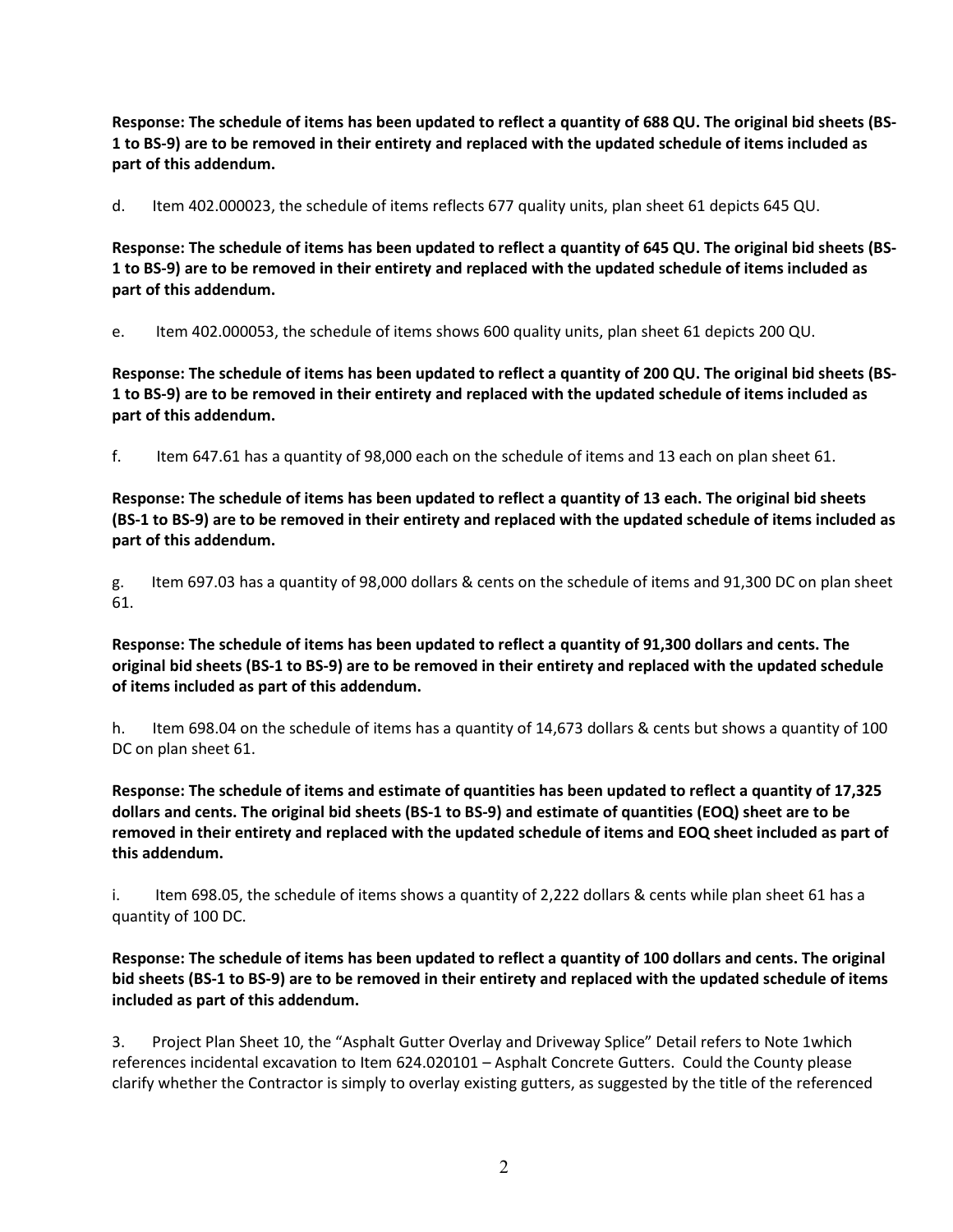detail, or is the Contractor to figure that the quantity associated with Item 624.020101 is all new material/construction?

**Response: The designer's intent was to retain as much of the existing material as possible while providing a gutter profile shown in the detail. It was expected the contractor would either mill or excavate some of the existing gutter material followed by the paving course. In either case, it was anticipated that the contractor would be able to reuse the existing subbase.** 

4. Would you also be able to tell us what the eseal's are for the hot mix design as well?

**Response: Calculating the ESAL loading for the project was not required as the project mainly consists of a pavement overlay. The full depth reconstruction pavement profile near the International Paper Driveway was based pavement cores taken of the existing roadway.**

**END ADDENDUM NO. 1**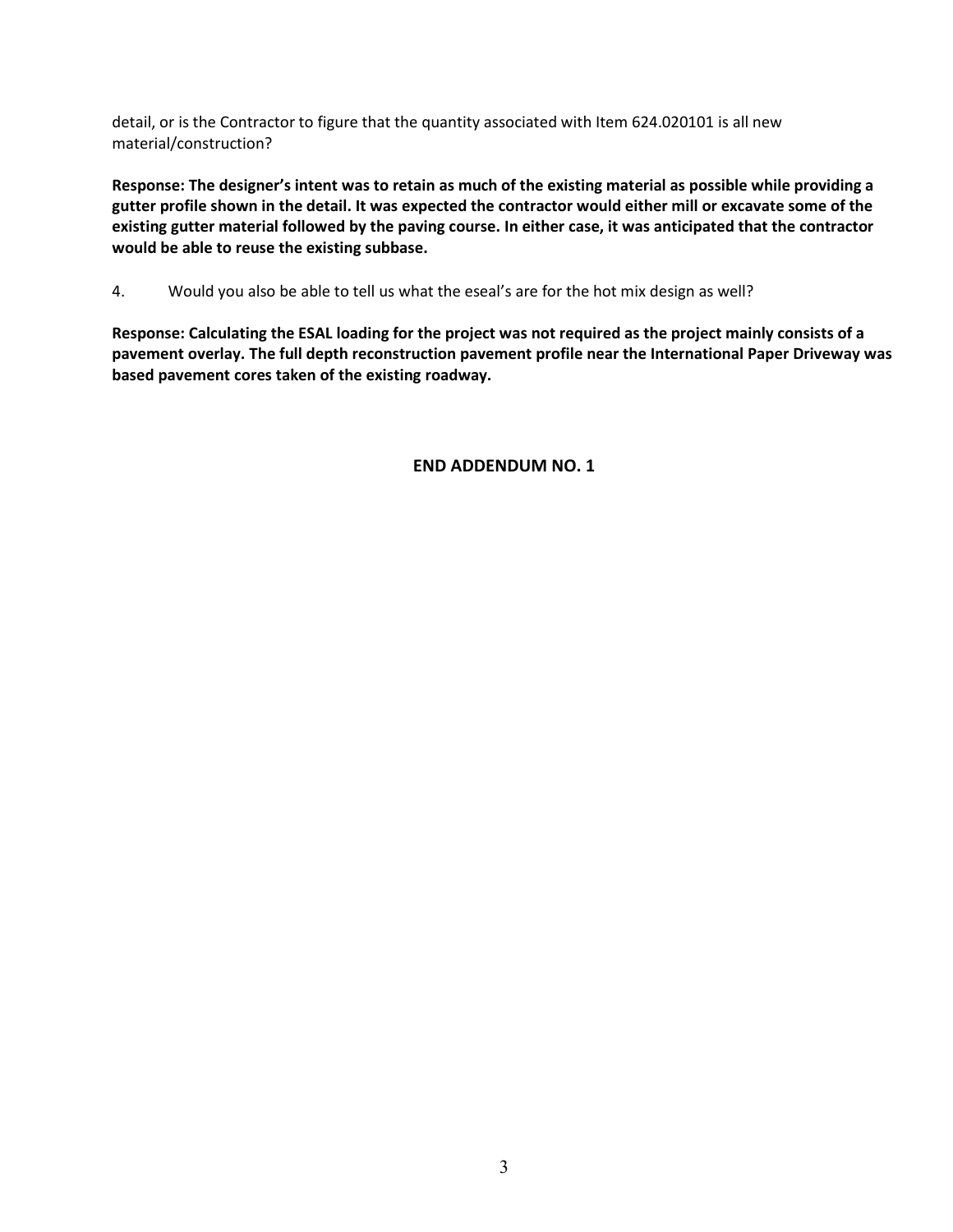# SHEET 61 SUPERCEDES THIS SHEET

MODIFIED ESTIMATE OF<br>QUANTITIES

DESIGN SUPERVISOR

PROJECT MANAGER

AAA CREEK SHEEKED DI DAW'ING FROSES MANAGER <mark>CA COMMELL</mark>

DRAFTING XXX

| Item No.     | Description                                                                                                        | Unit        | Quantity       |
|--------------|--------------------------------------------------------------------------------------------------------------------|-------------|----------------|
| 203.02       | UNCLASSIFIED EXCAVATION AND DISPOSAL                                                                               | CY          | 1400           |
| 203.24010017 | SHOULDER BACKUP MATERIAL                                                                                           | <b>TON</b>  | 1100           |
| 304.12       | SUBBASE COURSE, TYPE 2                                                                                             | CY          | 730            |
| 402.000013   | PLANT PRODUCTION QUALITY ADJUSTMENT TO HMA ITEMS                                                                   | QU          | 688            |
| 402.000023   | PAVEMENT DENSITY QUALITY ADJUSTMENT TO HMA ITEMS                                                                   | QU          | 645            |
| 402.000053   | TEST SECTION ADJUSTMENT TO HMA ITEMS                                                                               | QU          | 200            |
| 402.017903   | TRUE & LEVELING F9, SUPERPAVE HMA, 70 SERIES COMPACTION                                                            | <b>TON</b>  | 350            |
| 402.125203   | 12.5 F2 TOP COURSE HMA, 50 SERIES COMPACTION                                                                       | <b>TON</b>  | 12900          |
| 402.258903   | 25 F9 BINDER COURSE HMA, 80 SERIES COMPACTION                                                                      | <b>TON</b>  | 130            |
| 402.378903   | 37.5 F9 BASE COURSE HMA, 80 SERIES COMPACTION                                                                      | <b>TON</b>  | 330            |
| 407.0102     | <b>DILUTED TACK COAT</b>                                                                                           | GAL         | 240            |
| 407.0103     | STRAIGHT TACK COAT                                                                                                 | GAL         | 12400          |
| 418.7603     | ASPHALT PAVEMENT JOINT ADHESIVE                                                                                    | LF          | 29500          |
| 490.30       | MISCELLANEOUS COLD MILLING OF BITUMINOUS CONCRETE                                                                  | SY          | 1150           |
| 604.070101   | ALTERING DRAINAGE STRUCTURES, LEACHING BASINS AND MANHOLES                                                         | EACH        | 1              |
| 604.10       | PREFABRICATED ADJUSTMENT RINGS FOR MANHOLES                                                                        | EACH        | $\mathbf{1}$   |
| 606.10       | <b>BOX BEAM GUIDE RAILING</b>                                                                                      | LF          | 10750          |
| 606.100002   | BOX BEAM GUIDE RAILING (SHOP BENT OR SHOP MITERED)                                                                 | LF          | 1325           |
| 606.120201   | BOX BEAM GUIDE RAILING END ASSEMBLY, TYPE IIA                                                                      | EACH        | 22             |
| 606.70       | REMOVING AND DISPOSING CABLE GUIDE RAILING                                                                         | LF          | 8500           |
| 606.79       | REMOVING AND DISPOSING ANCHORAGE UNITS FOR CABLE GUIDE RAILING                                                     | EACH        | 32             |
| 608.020102   | HOT MIX ASPHALT (HMA) SIDEWALKS, DRIVEWAYS AND BICYCLE PATHS ,AND VEGETATION CONTROL STRIPS                        | <b>TON</b>  | 150            |
| 619.01       | BASIC WORK ZONE TRAFFIC CONTROL                                                                                    | LS          | 1              |
| 621.04       | CLEANING DRAINAGE STRUCTURES                                                                                       | EACH        | $\mathbf{1}$   |
| 623.02       | CRUSHED GRAVEL (BY WEIGHT)                                                                                         | <b>TON</b>  | 16             |
| 624.020101   | ASPHALT CONCRETE GUTTERS                                                                                           | <b>TON</b>  | 36             |
| 625.01       | SURVEY OPERATIONS                                                                                                  | LS          | $\mathbf{1}$   |
| 627.50140008 | <b>CUTTING PAVEMENT</b>                                                                                            | LF          | 2950           |
| 637.11       | ENGINEER'S FIELD OFFICE - TYPE 1                                                                                   | <b>MNTH</b> | 4              |
| 637.34       | OFFICE TECHNOLOGY AND SUPPLIES                                                                                     | DC          | $\mathbf{1}$   |
| 645.5202     | GROUND-MOUNTED SIGN PANELS LESS THAN OR EQUAL TO 30 SF, WITH Z-BARS, HIGH-VISIBILITY SHEETING                      | SF          | 520            |
| 645.81       | <b>TYPE A SIGN POSTS</b>                                                                                           | EACH        | 82             |
| 647.52       | REMOVE AND DISPOSE SIGN PANEL, SIGN PANEL ASSEMBLY SIZE II (30 - 100 SQUARE FEET)                                  | EACH        | 1              |
| 647.61       | REM AND DISPOSE GROUND MOUNTED TYPE A SIGN SUPPORT(S), FDNS AND ANY ATTACHED SIGNS - SIZE I (UNDER 30 SQUARE FEET) | EACH        | 13             |
| 685.11       | WHITE EPOXY REFLECTORIZED PAVEMENT STRIPES - 20 MILS                                                               | LF          | 46626          |
| 685.12       | YELLOW EPOXY REFLECTORIZED PAVEMENT STRIPES - 20 MILS                                                              | LF          | 45520          |
| 685.14       | WHITE EPOXY REFLECTORIZED PAVEMENT SYMBOLS - 20 MILS                                                               | EACH        | 4              |
| 697.03       | FIELD CHANGE PAYMENT                                                                                               | DC          | 91300          |
| 698.04       | ASPHALT PRICE ADJUSTMENT                                                                                           | DC          | 17325          |
| 698.05       | FUEL PRICE ADJUSTMENT                                                                                              | DC          | 100            |
| 698.06       | STEEL/IRON PRICE ADJUSTMENT                                                                                        | DC          | 100            |
| 699.040001   | <b>MOBILIZATION</b>                                                                                                | LS          | $\overline{1}$ |

| <b>I</b> AS-BUILT REVISIONS                                                                                                                                                                                                                                                                                                                                                                                                                                                                                                        | CR 43 SHORE AIRPORT ROAD, ROADWAY SURFACE PRESERVATION | I PIN: 1760.50 | <b>BRIDGES</b> | I CULVERTS | ALL DIMENSIONS IN ft UNLESS OTHERWISE NOTED            | <b>CONTRACT NUMBER</b> |
|------------------------------------------------------------------------------------------------------------------------------------------------------------------------------------------------------------------------------------------------------------------------------------------------------------------------------------------------------------------------------------------------------------------------------------------------------------------------------------------------------------------------------------|--------------------------------------------------------|----------------|----------------|------------|--------------------------------------------------------|------------------------|
| I DESCRIPTION OF ALTERATIONS:                                                                                                                                                                                                                                                                                                                                                                                                                                                                                                      | TOWN OF TICONDEROGA                                    | UTIL QLVL = D  |                |            |                                                        | D035459                |
|                                                                                                                                                                                                                                                                                                                                                                                                                                                                                                                                    |                                                        |                |                |            | ESTIMATE OF QUANTITIES                                 | DRAWING NO. EOQ-1      |
|                                                                                                                                                                                                                                                                                                                                                                                                                                                                                                                                    | REGION: 1<br>COUNTY: ESSEX                             |                |                |            |                                                        | SHEET NO. 61A1         |
| I IT IS A VIOLATION OF LAW FOR ANY PERSON, UNLESS THEY ARE ACTING UNDER THE DIRECTION OF A LICENSED PROFESSIONAL ENGINEER, ARCHITECT, LANDSCAPE ARCHITECT, OR LAND SURVEYOR,<br>TO ALTER AN ITEM IN ANY WAY. IF AN ITEM BEARING THE STAMP OF A LICENSED PROFESSIONAL IS ALTERED, THE ALTERING ENGINEER, ARCHITECT, LANDSCAPE ARCHITECT, OR LAND SURVEYOR<br>SHALL STAMP THE DOCUMENT AND INCLUDE THE NOTATION "ALTERED BY" FOLLOWED BY THEIR SIGNATURE, THE DATE OF SUCH ALTERATION, AND A SPECIFIC DESCRIPTION OF THE ALTERATION, |                                                        |                |                |            | GREENMAN-PEDERSEN. INC.<br><b>CONSULTING ENGINEERS</b> | <b>ESSEX COUNTY</b>    |

 $+$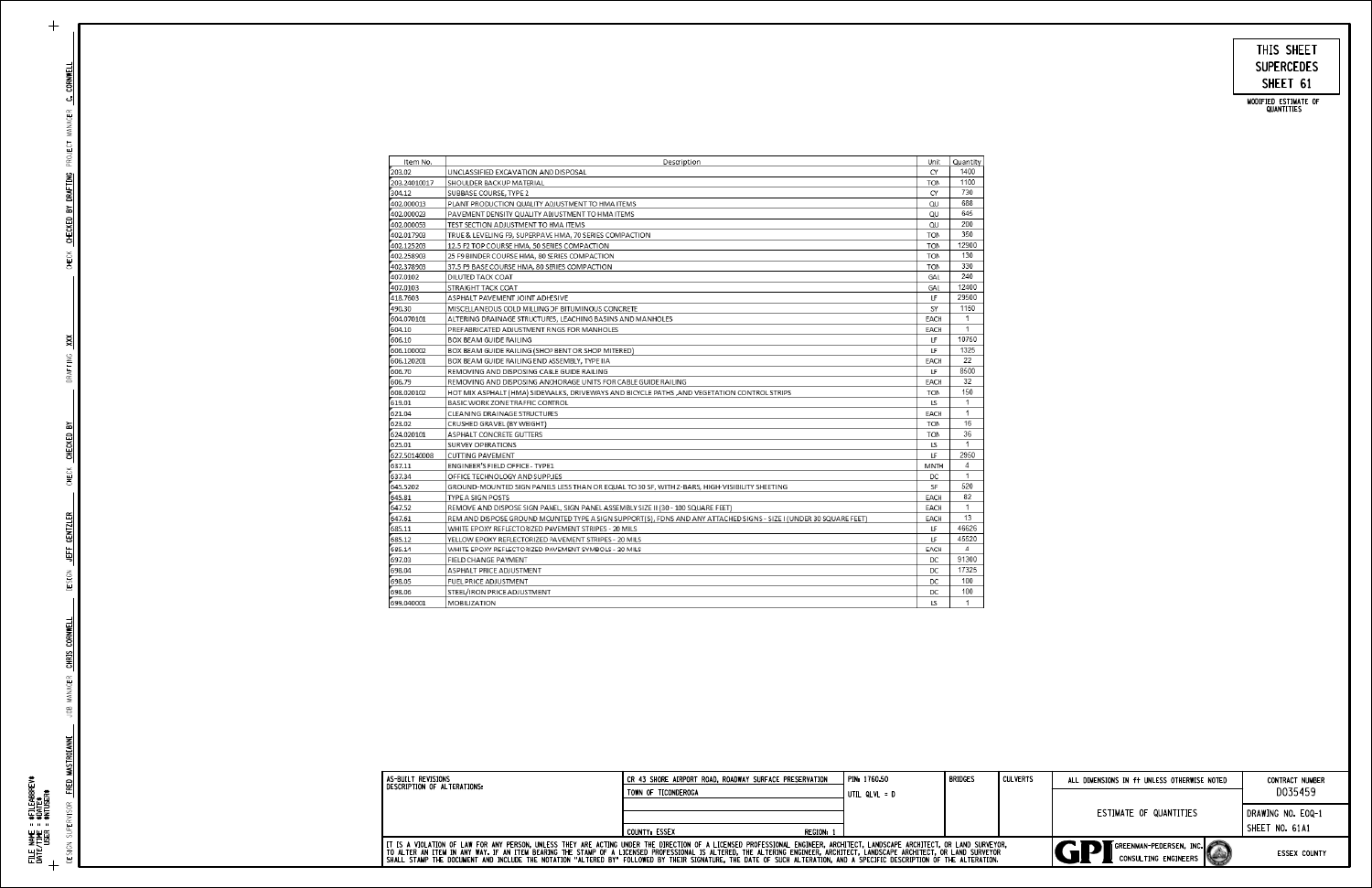### **P.I.N. 1760.50**

#### **CR 43 SHORE AIRPORT ROAD, ROADWAY SURFACE PRESERVATION - ADDENDUM #1**

BROUGHT FORWARD\_\_\_\_\_\_\_\_\_\_\_\_\_\_\_\_\_\_\_\_\_\_\_

| <b>ITEM NUMBER</b> | <b>ESTIMATED</b> | <b>ITEM DESCRIPTION WITH</b><br>UNIT BID PRICE WRITTEN IN WORDS                 |                | <b>UNIT BID PRICE</b> | <b>AMOUNT BID</b> |              |
|--------------------|------------------|---------------------------------------------------------------------------------|----------------|-----------------------|-------------------|--------------|
|                    | <b>QUANTITY</b>  |                                                                                 | <b>DOLLARS</b> | <b>CENTS</b>          | <b>DOLLARS</b>    | <b>CENTS</b> |
| 203.02             | 1,400            | UNCLASSIFIED EXCAVATION AND DISPOSAL                                            |                |                       |                   |              |
|                    |                  | PER CUBIC YARD                                                                  |                |                       |                   |              |
|                    |                  | <b>SHOULDER BACKUP MATERIAL</b>                                                 |                |                       |                   |              |
| 203.24010017       | 1,100            |                                                                                 |                |                       |                   |              |
|                    |                  | PER TON                                                                         |                |                       |                   |              |
| 304.12             | 730              | <b>SUBBASE COURSE, TYPE 2</b>                                                   |                |                       |                   |              |
|                    |                  | PER CUBIC YARD                                                                  |                |                       |                   |              |
| 402.000013         | 688              | PLANT PRODUCTION QUALITY ADJUSTMENT TO HMA<br><b>ITEMS</b><br><b>Sixty Five</b> |                |                       |                   |              |
|                    |                  | PER QUALITY UNIT                                                                | 65             | 00                    | 44720             | 00           |
|                    |                  | PAVEMENT DENSITY QUALITY ADJUSTMENT TO HMA<br><b>ITEMS</b>                      |                |                       |                   |              |
| 402.000023         | 645              | <b>Sixty Five</b>                                                               |                |                       |                   |              |
|                    |                  | PER QUALITY UNIT                                                                | 65             | 00                    | 41925             | 00           |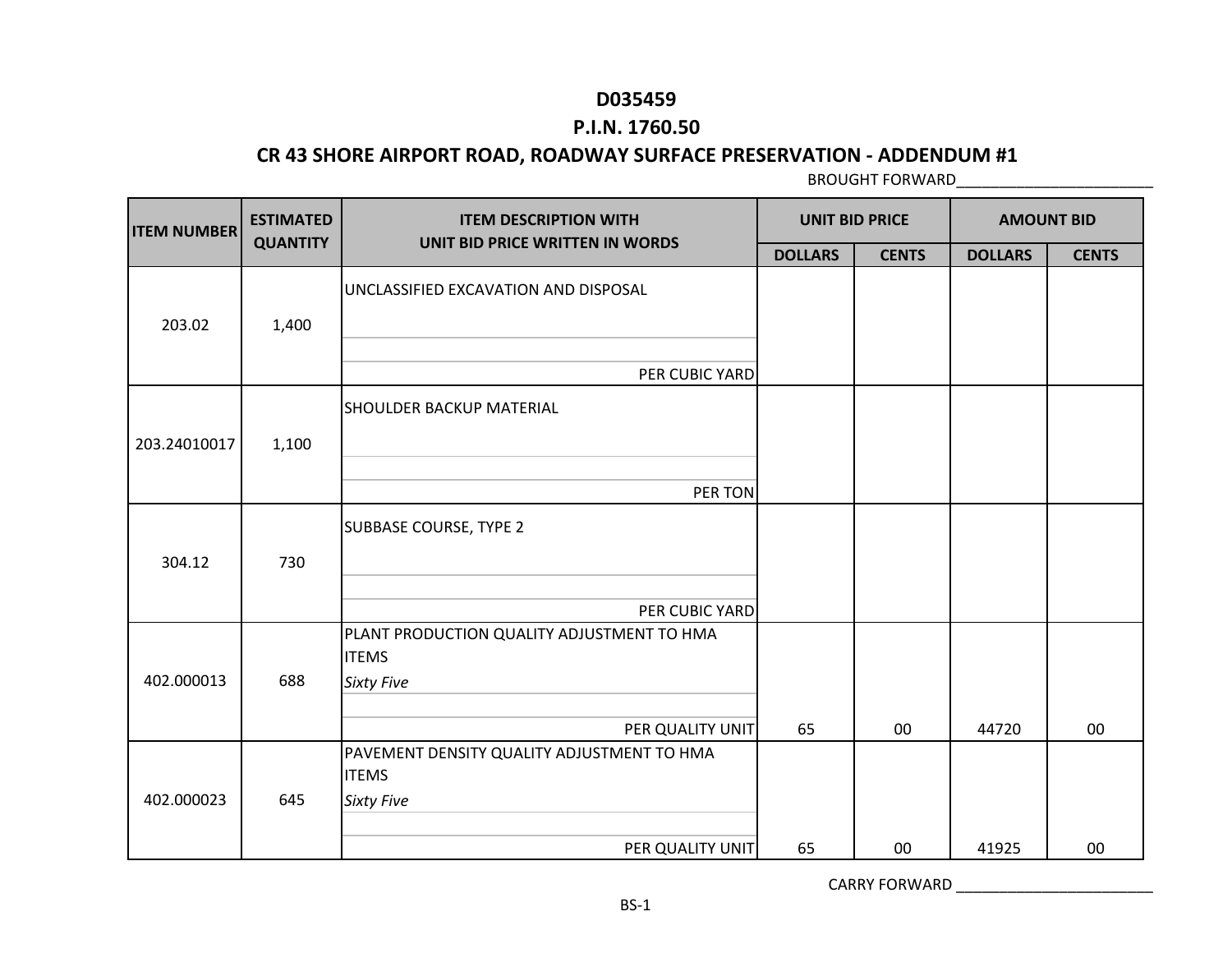### **P.I.N. 1760.50**

### **CR 43 SHORE AIRPORT ROAD, ROADWAY SURFACE PRESERVATION - ADDENDUM #1**

BROUGHT FORWARD\_\_\_\_\_\_\_\_\_\_\_\_\_\_\_\_\_\_\_\_\_\_\_

| <b>ITEM NUMBER</b> | <b>ESTIMATED</b> | <b>ITEM DESCRIPTION WITH</b>                                      | <b>UNIT BID PRICE</b> |              | <b>AMOUNT BID</b> |              |
|--------------------|------------------|-------------------------------------------------------------------|-----------------------|--------------|-------------------|--------------|
|                    | <b>QUANTITY</b>  | UNIT BID PRICE WRITTEN IN WORDS                                   | <b>DOLLARS</b>        | <b>CENTS</b> | <b>DOLLARS</b>    | <b>CENTS</b> |
|                    |                  | TEST SECTION ADJUSTMENT TO HMA ITEMS                              |                       |              |                   |              |
| 402.000053         | 200              | <b>Sixty Five</b>                                                 |                       |              |                   |              |
|                    |                  | PER QUALITY UNIT                                                  | 65                    | 00           | 13000             | 00           |
| 402.017903         | 350              | TRUE & LEVELING F9, SUPERPAVE HMA, 70 SERIES<br><b>COMPACTION</b> |                       |              |                   |              |
|                    |                  | PER TON                                                           |                       |              |                   |              |
|                    |                  | 12.5 F2 TOP COURSE HMA, 50 SERIES COMPACTION                      |                       |              |                   |              |
| 402.125203         | 12,900           |                                                                   |                       |              |                   |              |
|                    |                  | PER TON                                                           |                       |              |                   |              |
| 402.255903         | 130              | 25 F9 BINDER COURSE HMA, 50 SERIES COMPACTION                     |                       |              |                   |              |
|                    |                  |                                                                   |                       |              |                   |              |
|                    |                  | PER TON                                                           |                       |              |                   |              |
|                    |                  | 37.5 F9 BASE COURSE HMA, 60 SERIES COMPACTION                     |                       |              |                   |              |
| 402.376903         | 330              |                                                                   |                       |              |                   |              |
|                    |                  | PER TON                                                           |                       |              |                   |              |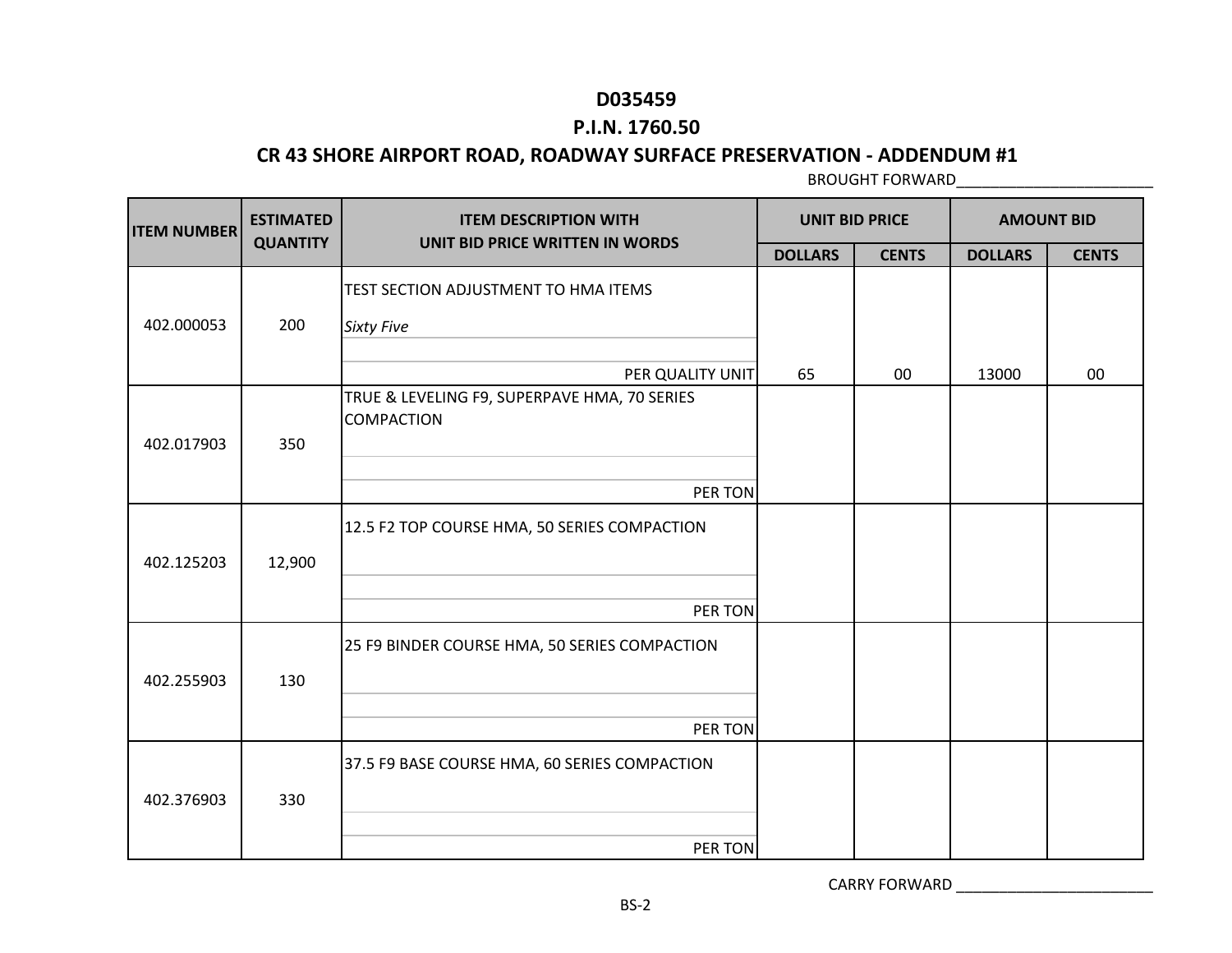### **P.I.N. 1760.50**

#### **CR 43 SHORE AIRPORT ROAD, ROADWAY SURFACE PRESERVATION - ADDENDUM #1**

BROUGHT FORWARD\_\_\_\_\_\_\_\_\_\_\_\_\_\_\_\_\_\_\_\_\_\_\_

| <b>ITEM NUMBER</b> | <b>ESTIMATED</b> | <b>ITEM DESCRIPTION WITH</b><br>UNIT BID PRICE WRITTEN IN WORDS      | <b>UNIT BID PRICE</b> |              |                | <b>AMOUNT BID</b> |
|--------------------|------------------|----------------------------------------------------------------------|-----------------------|--------------|----------------|-------------------|
|                    | <b>QUANTITY</b>  |                                                                      | <b>DOLLARS</b>        | <b>CENTS</b> | <b>DOLLARS</b> | <b>CENTS</b>      |
| 407.0102           | 240              | <b>DILUTED TACK COAT</b>                                             |                       |              |                |                   |
|                    |                  | PER GALLON                                                           |                       |              |                |                   |
| 407.0103           | 12,400           | <b>STRAIGHT TACK COAT</b>                                            |                       |              |                |                   |
|                    |                  | PER GALLON                                                           |                       |              |                |                   |
| 418.7603           | 29,500           | <b>ASPHALT PAVEMENT JOINT ADHESIVE</b>                               |                       |              |                |                   |
|                    |                  | PER LINEAR FOOT                                                      |                       |              |                |                   |
| 490.30             | 1,150            | MISCELLANEOUS COLD MILLING OF BITUMINOUS<br><b>CONCRETE</b>          |                       |              |                |                   |
|                    |                  | PER SQUARE YARD                                                      |                       |              |                |                   |
| 604.070101         | $\mathbf{1}$     | ALTERING DRAINAGE STRUCTURES, LEACHING BASINS<br><b>AND MANHOLES</b> |                       |              |                |                   |
|                    |                  | <b>EACH</b>                                                          |                       |              |                |                   |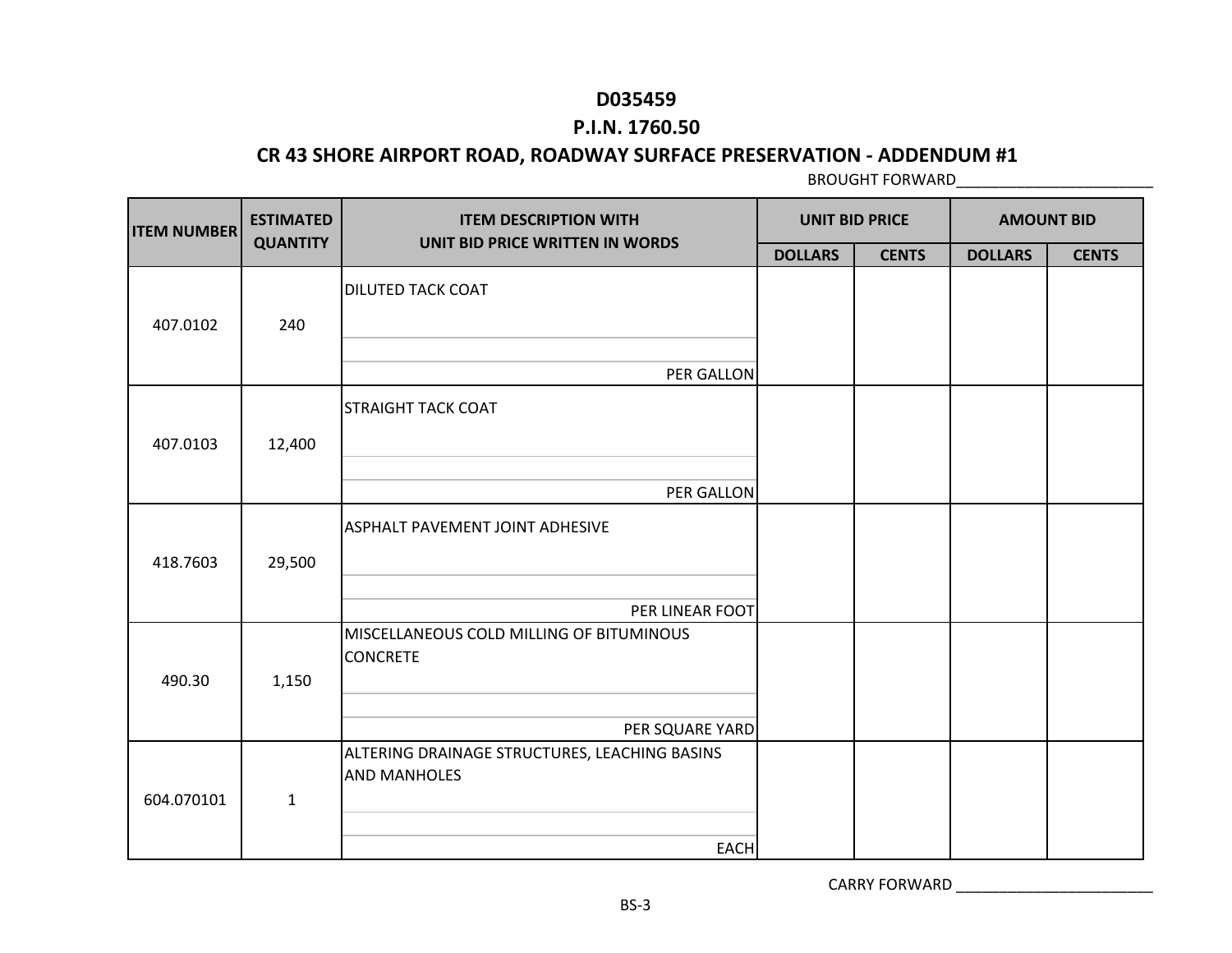### **P.I.N. 1760.50**

#### **CR 43 SHORE AIRPORT ROAD, ROADWAY SURFACE PRESERVATION - ADDENDUM #1**

BROUGHT FORWARD\_\_\_\_\_\_\_\_\_\_\_\_\_\_\_\_\_\_\_\_\_\_\_

| <b>ITEM NUMBER</b> | <b>ESTIMATED</b> | <b>ITEM DESCRIPTION WITH</b><br>UNIT BID PRICE WRITTEN IN WORDS | <b>UNIT BID PRICE</b> |              | <b>AMOUNT BID</b> |              |
|--------------------|------------------|-----------------------------------------------------------------|-----------------------|--------------|-------------------|--------------|
|                    | <b>QUANTITY</b>  |                                                                 | <b>DOLLARS</b>        | <b>CENTS</b> | <b>DOLLARS</b>    | <b>CENTS</b> |
|                    |                  | PREFABRICATED ADJUSTMENT RINGS FOR MANHOLES                     |                       |              |                   |              |
| 604.10             | $\mathbf 1$      |                                                                 |                       |              |                   |              |
|                    |                  | <b>EACH</b>                                                     |                       |              |                   |              |
|                    |                  | <b>BOX BEAM GUIDE RAILING</b>                                   |                       |              |                   |              |
| 606.10             | 10,750           |                                                                 |                       |              |                   |              |
|                    |                  | PER LINEAR FOOT                                                 |                       |              |                   |              |
| 606.100002         | 1,325            | BOX BEAM GUIDE RAILING (SHOP BENT OR SHOP<br>MITERED)           |                       |              |                   |              |
|                    |                  | PER LINEAR FOOT                                                 |                       |              |                   |              |
|                    |                  | BOX BEAM GUIDE RAILING END ASSEMBLY, TYPE IIA                   |                       |              |                   |              |
| 606.120201         | 22               |                                                                 |                       |              |                   |              |
|                    |                  | <b>EACH</b>                                                     |                       |              |                   |              |
| 606.70             | 8,500            | REMOVING AND DISPOSING CABLE GUIDE RAILING                      |                       |              |                   |              |
|                    |                  | PER LINEAR FOOT                                                 |                       |              |                   |              |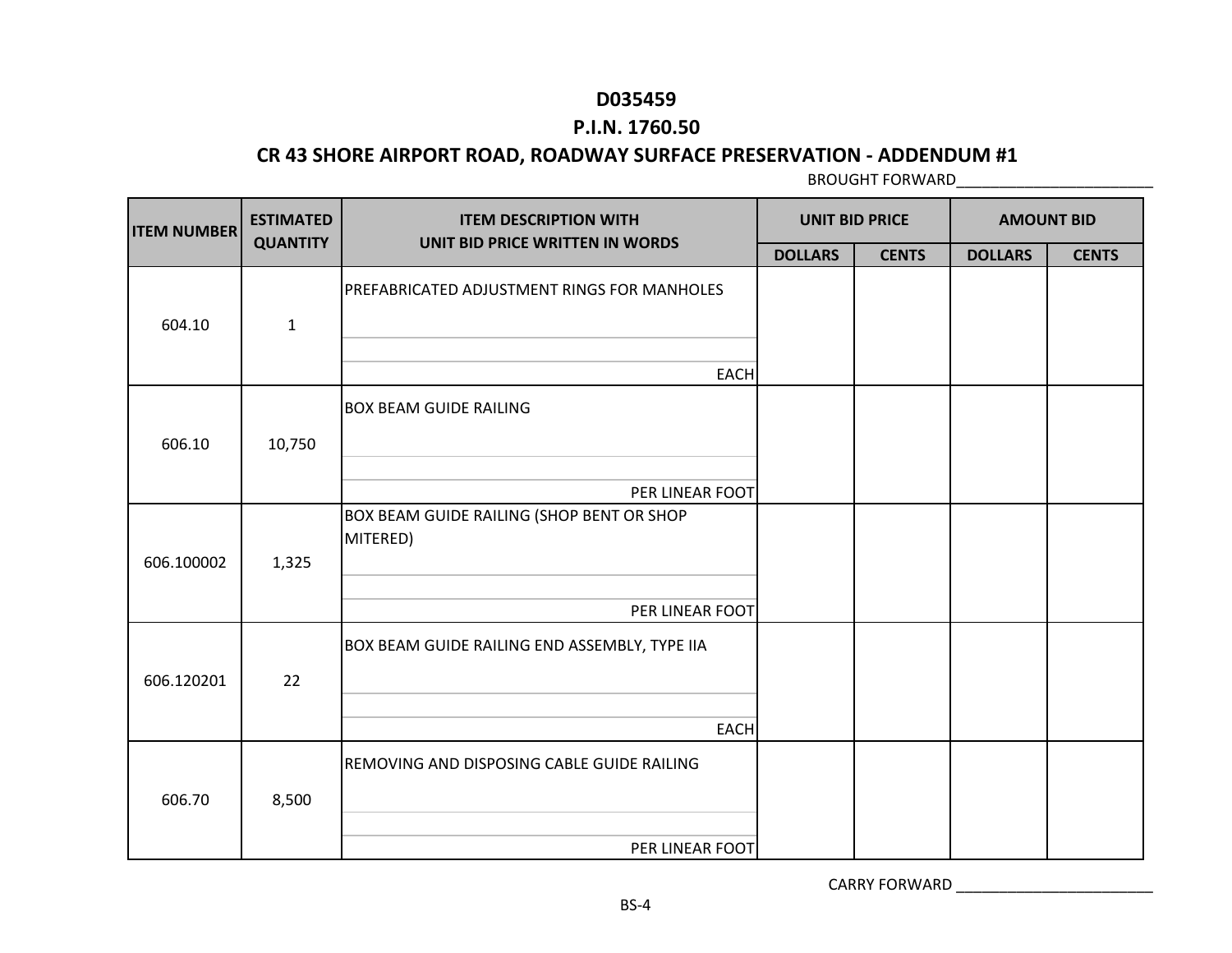### **P.I.N. 1760.50**

### **CR 43 SHORE AIRPORT ROAD, ROADWAY SURFACE PRESERVATION - ADDENDUM #1**

BROUGHT FORWARD\_\_\_\_\_\_\_\_\_\_\_\_\_\_\_\_\_\_\_\_\_\_\_

| <b>ITEM NUMBER</b> | <b>ESTIMATED</b> | <b>ITEM DESCRIPTION WITH</b>                                                                          | <b>UNIT BID PRICE</b> |              | <b>AMOUNT BID</b> |              |
|--------------------|------------------|-------------------------------------------------------------------------------------------------------|-----------------------|--------------|-------------------|--------------|
|                    | <b>QUANTITY</b>  | UNIT BID PRICE WRITTEN IN WORDS                                                                       | <b>DOLLARS</b>        | <b>CENTS</b> | <b>DOLLARS</b>    | <b>CENTS</b> |
| 606.79             | 32               | REMOVING AND DISPOSING ANCHORAGE UNITS FOR<br><b>CABLE GUIDE RAILING</b>                              |                       |              |                   |              |
|                    |                  | <b>EACH</b>                                                                                           |                       |              |                   |              |
| 608.020102         | 150              | HOT MIX ASPHALT (HMA) SIDEWALKS, DRIVEWAYS AND<br><b>BICYCLE PATHS, AND VEGETATION CONTROL STRIPS</b> |                       |              |                   |              |
|                    |                  | PER TON                                                                                               |                       |              |                   |              |
| 619.01             | $\mathbf{1}$     | <b>BASIC WORK ZONE TRAFFIC CONTROL</b>                                                                |                       |              |                   |              |
|                    |                  | <b>LUMP SUM</b>                                                                                       |                       |              |                   |              |
| 621.04             | 1                | <b>CLEANING DRAINAGE STRUCTURES</b>                                                                   |                       |              |                   |              |
|                    |                  | <b>EACH</b>                                                                                           |                       |              |                   |              |
| 623.02             | 16               | <b>CRUSHED GRAVEL (BY WEIGHT)</b>                                                                     |                       |              |                   |              |
|                    |                  | PER TON                                                                                               |                       |              |                   |              |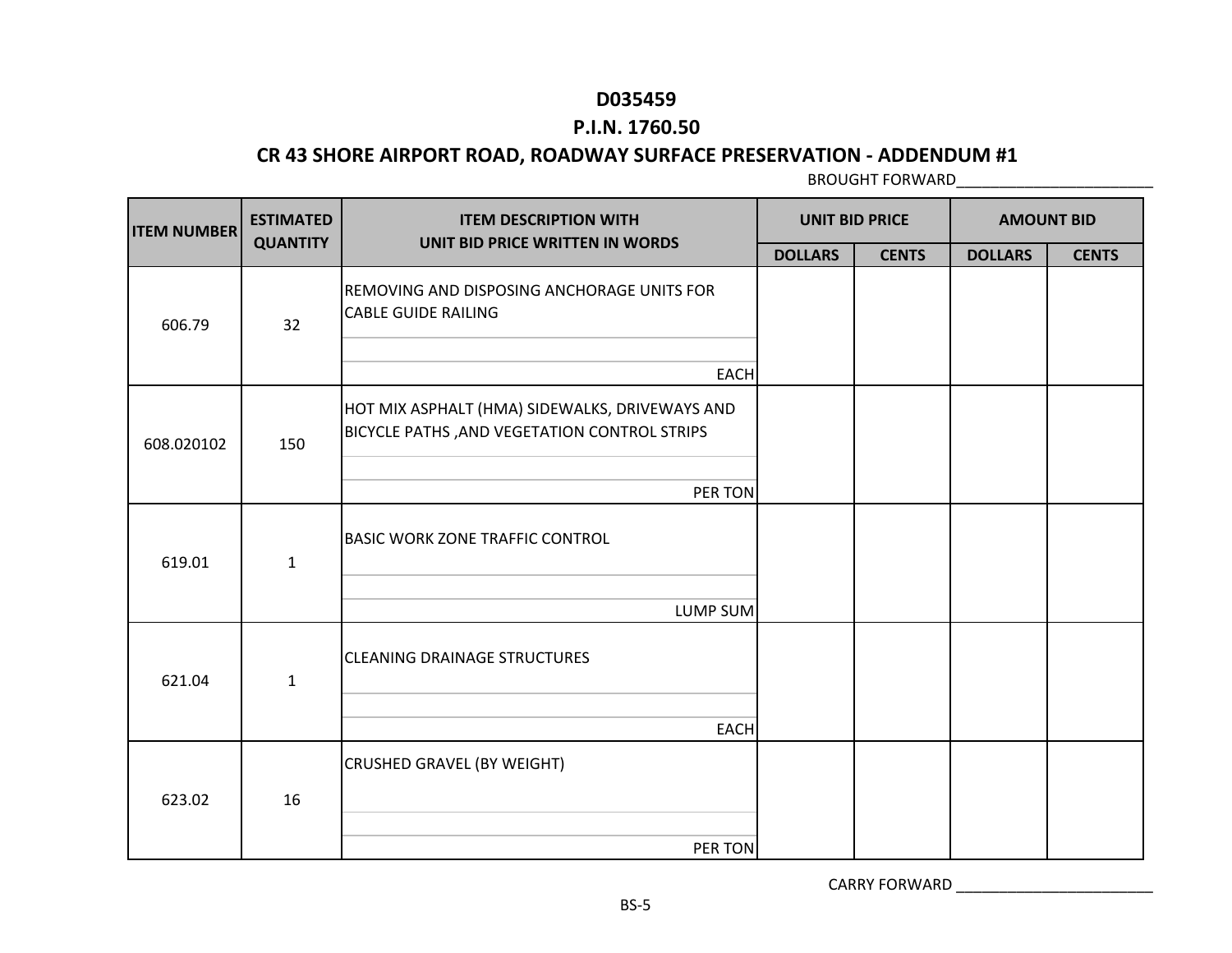### **P.I.N. 1760.50**

#### **CR 43 SHORE AIRPORT ROAD, ROADWAY SURFACE PRESERVATION - ADDENDUM #1**

BROUGHT FORWARD\_\_\_\_\_\_\_\_\_\_\_\_\_\_\_\_\_\_\_\_\_\_\_

| <b>ITEM NUMBER</b> | <b>ESTIMATED</b> | <b>ITEM DESCRIPTION WITH</b>            | <b>UNIT BID PRICE</b> |              | <b>AMOUNT BID</b> |              |
|--------------------|------------------|-----------------------------------------|-----------------------|--------------|-------------------|--------------|
|                    | <b>QUANTITY</b>  | UNIT BID PRICE WRITTEN IN WORDS         | <b>DOLLARS</b>        | <b>CENTS</b> | <b>DOLLARS</b>    | <b>CENTS</b> |
| 624.020101         | 36               | <b>ASPHALT CONCRETE GUTTERS</b>         |                       |              |                   |              |
|                    |                  | PER TON                                 |                       |              |                   |              |
| 625.01             | $\mathbf{1}$     | <b>SURVEY OPERATIONS</b>                |                       |              |                   |              |
|                    |                  | LUMP SUM                                |                       |              |                   |              |
| 627.50140008       | 2,950            | <b>CUTTING PAVEMENT</b>                 |                       |              |                   |              |
|                    |                  | PER LINEAR FOOT                         |                       |              |                   |              |
| 637.11             | 4                | <b>ENGINEER'S FIELD OFFICE - TYPE 1</b> |                       |              |                   |              |
|                    |                  | PER MONTH                               |                       |              |                   |              |
| 637.34             | $\mathbf{1}$     | <b>OFFICE TECHNOLOGY AND SUPPLIES</b>   |                       |              |                   |              |
|                    |                  | One<br><b>DOLLARS &amp; CENTS</b>       | $\mathbf{1}$          | 00           | 5000              | 00           |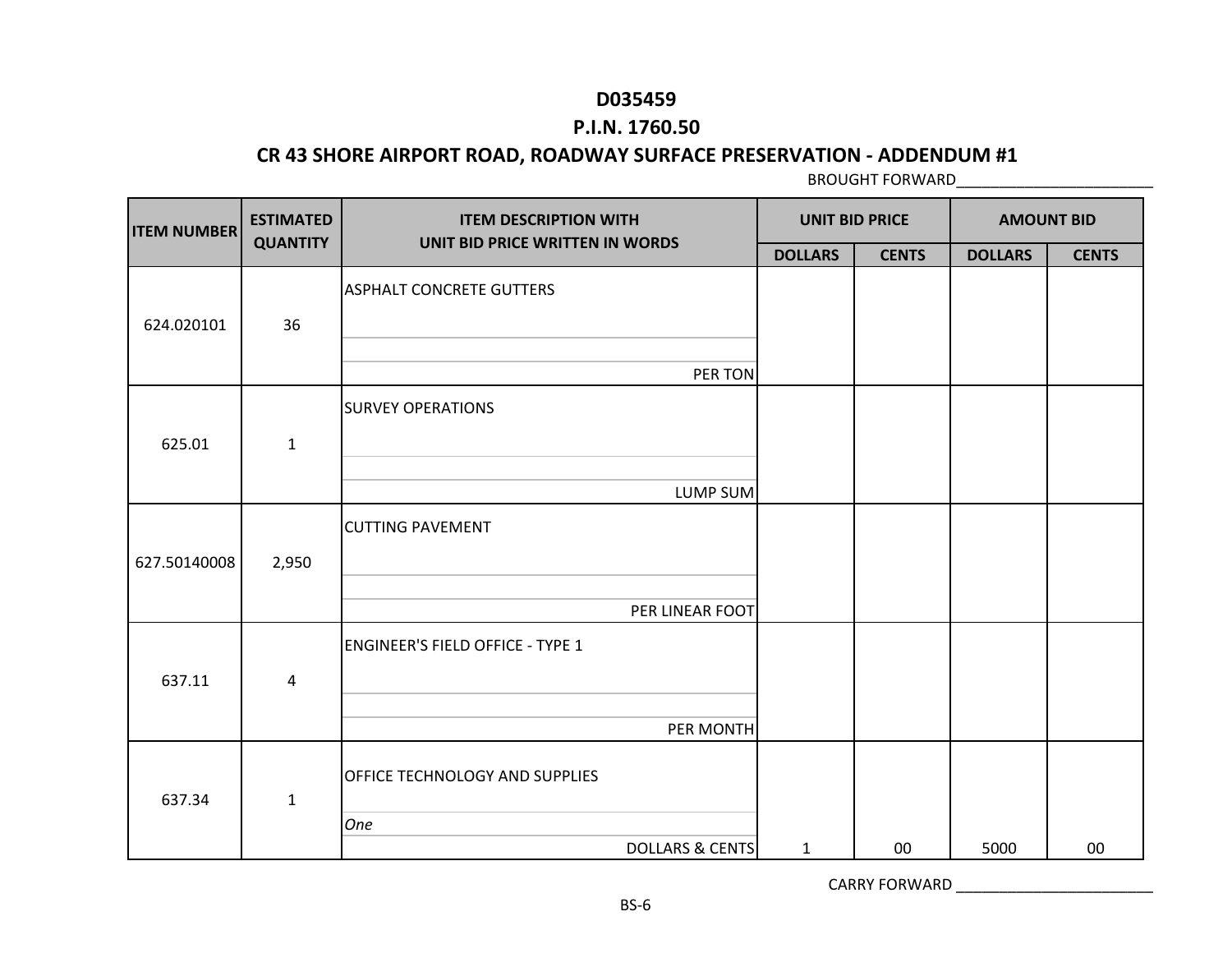### **P.I.N. 1760.50**

### **CR 43 SHORE AIRPORT ROAD, ROADWAY SURFACE PRESERVATION - ADDENDUM #1**

BROUGHT FORWARD\_\_\_\_\_\_\_\_\_\_\_\_\_\_\_\_\_\_\_\_\_\_\_

| <b>ITEM NUMBER</b> | <b>ESTIMATED</b> | <b>ITEM DESCRIPTION WITH</b>                                                                                             | <b>UNIT BID PRICE</b> |              | <b>AMOUNT BID</b> |              |
|--------------------|------------------|--------------------------------------------------------------------------------------------------------------------------|-----------------------|--------------|-------------------|--------------|
|                    | <b>QUANTITY</b>  | UNIT BID PRICE WRITTEN IN WORDS                                                                                          | <b>DOLLARS</b>        | <b>CENTS</b> | <b>DOLLARS</b>    | <b>CENTS</b> |
| 645.5202           | 520              | <b>GROUND-MOUNTED SIGN PANELS LESS THAN OR EQUAL</b><br>TO 30 SF, WITH Z-BARS, HIGH-VISIBILITY SHEETING                  |                       |              |                   |              |
|                    |                  | PER SQUARE FOOT                                                                                                          |                       |              |                   |              |
| 645.81             | 82               | <b>TYPE A SIGN POSTS</b>                                                                                                 |                       |              |                   |              |
|                    |                  | <b>EACH</b>                                                                                                              |                       |              |                   |              |
| 647.52             | $\mathbf{1}$     | REMOVE AND DISPOSE SIGN PANEL, SIGN PANEL<br>ASSEMBLY SIZE II (30 - 100 SQUARE FEET)                                     |                       |              |                   |              |
|                    |                  | <b>EACH</b>                                                                                                              |                       |              |                   |              |
| 647.61             | 13               | REM AND DISPOSE GROUND MOUNTED TYPE A SIGN<br>SUPPORT(S), FDNS AND ANY ATTACHED SIGNS - SIZE I<br>(UNDER 30 SQUARE FEET) |                       |              |                   |              |
|                    |                  | <b>EACH</b>                                                                                                              |                       |              |                   |              |
| 685.11             | 46,626           | WHITE EPOXY REFLECTORIZED PAVEMENT STRIPES - 20<br><b>MILS</b>                                                           |                       |              |                   |              |
|                    |                  | PER LINEAR FOOT                                                                                                          |                       |              |                   |              |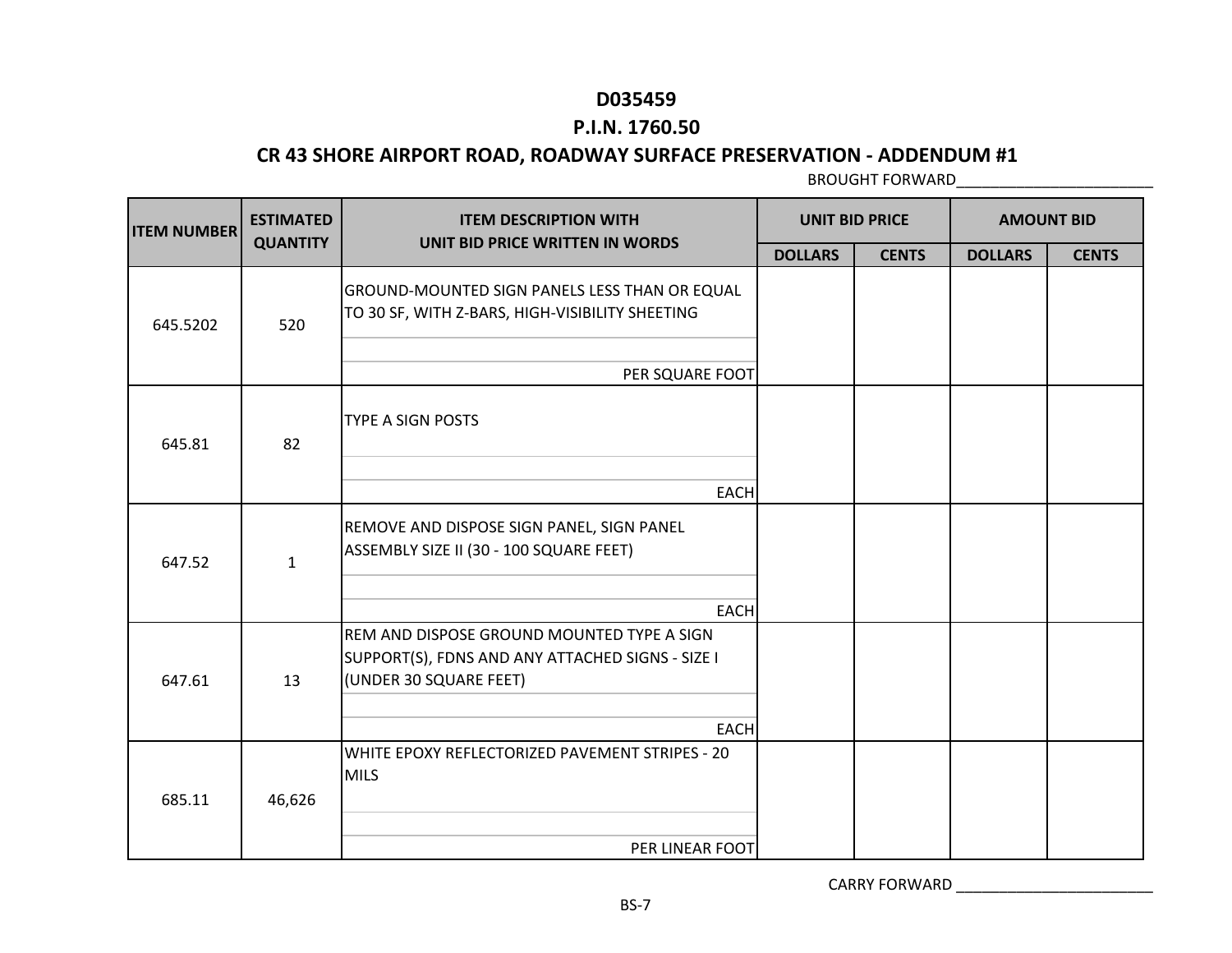### **P.I.N. 1760.50**

#### **CR 43 SHORE AIRPORT ROAD, ROADWAY SURFACE PRESERVATION - ADDENDUM #1**

BROUGHT FORWARD\_\_\_\_\_\_\_\_\_\_\_\_\_\_\_\_\_\_\_\_\_\_\_

| <b>ITEM NUMBER</b> | <b>ESTIMATED</b> | <b>ITEM DESCRIPTION WITH</b>                                    | <b>UNIT BID PRICE</b> |              | <b>AMOUNT BID</b> |              |
|--------------------|------------------|-----------------------------------------------------------------|-----------------------|--------------|-------------------|--------------|
|                    | <b>QUANTITY</b>  | UNIT BID PRICE WRITTEN IN WORDS                                 | <b>DOLLARS</b>        | <b>CENTS</b> | <b>DOLLARS</b>    | <b>CENTS</b> |
| 685.12             | 45,520           | YELLOW EPOXY REFLECTORIZED PAVEMENT STRIPES - 20<br><b>MILS</b> |                       |              |                   |              |
|                    |                  | PER LINEAR FOOT                                                 |                       |              |                   |              |
| 685.14             | 4                | WHITE EPOXY REFLECTORIZED PAVEMENT SYMBOLS - 20<br><b>MILS</b>  |                       |              |                   |              |
|                    |                  | <b>EACH</b>                                                     |                       |              |                   |              |
| 697.03             | 91,300           | <b>FIELD CHANGE PAYMENT</b><br>One                              |                       |              |                   |              |
|                    |                  | <b>DOLLARS &amp; CENTS</b>                                      | $\mathbf{1}$          | 00           | 91300             | 00           |
| 698.04             | 17,325           | <b>ASPHALT PRICE ADJUSTMENT</b><br>One                          |                       |              |                   |              |
|                    |                  | <b>DOLLARS &amp; CENTS</b>                                      | $\mathbf{1}$          | 00           | 17325             | 00           |
| 698.05             | 100              | <b>FUEL PRICE ADJUSTMENT</b><br>One                             |                       |              |                   |              |
|                    |                  | <b>DOLLARS &amp; CENTS</b>                                      | $\mathbf{1}$          | 00           | 100               | $00\,$       |